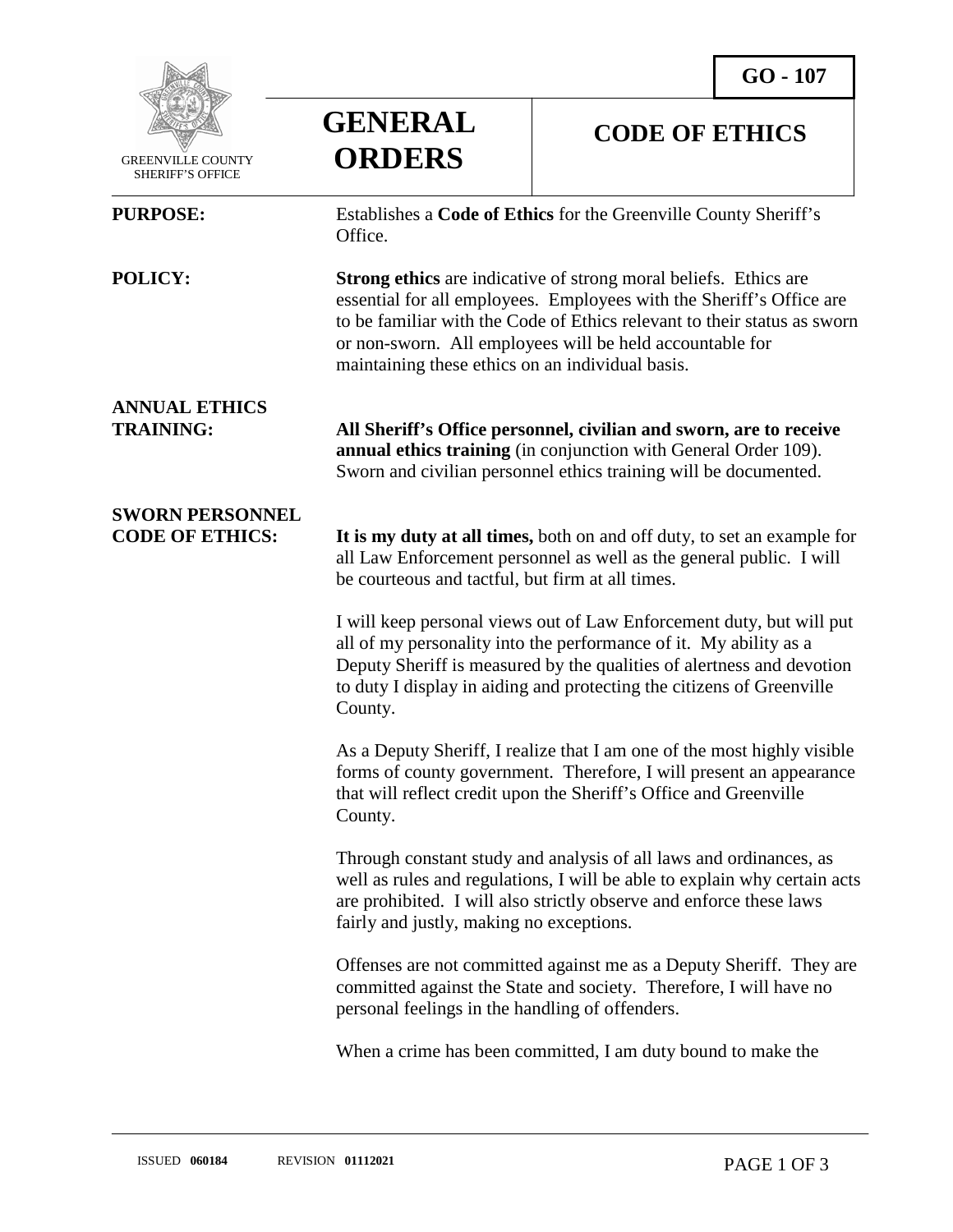j

investigation and the apprehension. During the course of these actions, I will be guided by the law, and by the ethics of my profession.

When making an arrest, it is my duty to use only the reasonable amount of force necessary to effect the apprehension. It is the duty of the courts to inflict punishment.

I will never yield to temptation or use my office for personal or material gain. The office I serve is now a part of me. Therefore, to debase my office is to debase myself.

As a representative of the Sheriff, my authority is great, and my responsibility grave. My commitment to the enforcement of the law is total and absolute. It is my reason for being.

I realize that I have been placed in a position of responsibility and trust, and that I must conduct myself in a manner that is above reproach. I will expect no less from my fellow officers.

## **NON-SWORN EMPLOYEE CODE**

**OF CONDUCT:** The following policy establishes ethical guidelines of conduct for Sheriff's Office non-sworn employees by setting forth acts or actions that would be incompatible with the best interest of Greenville County. Non-sworn employees are subject to and must abide by the following standards of conduct:

> 1. No Non-Sworn Employee shall have or hereafter acquire an interest in any contract or agreement where a conflict of interest may exist.

> 2. No Non-Sworn Employee shall use his/her position or the County's facilities for private gain, nor shall appear before or represent the Greenville County Sheriff's Office, group or interest except when expressly authorized by the Sheriff.

> 3. No Non-Sworn Employee shall use or disclose confidential information gained in the course of or by reason of his/her position for purposes of advancing financial or personal interest. For purposes of this policy, confidential information includes any information not publicly available or information outlined as confidential in Greenville County Sheriff's Office General Orders or South Carolina Code of Laws.

4. No Non-Sworn Employee shall engage in, or accept, private employment or render service for private interest when such employment or service is incompatible with the proper discharge of